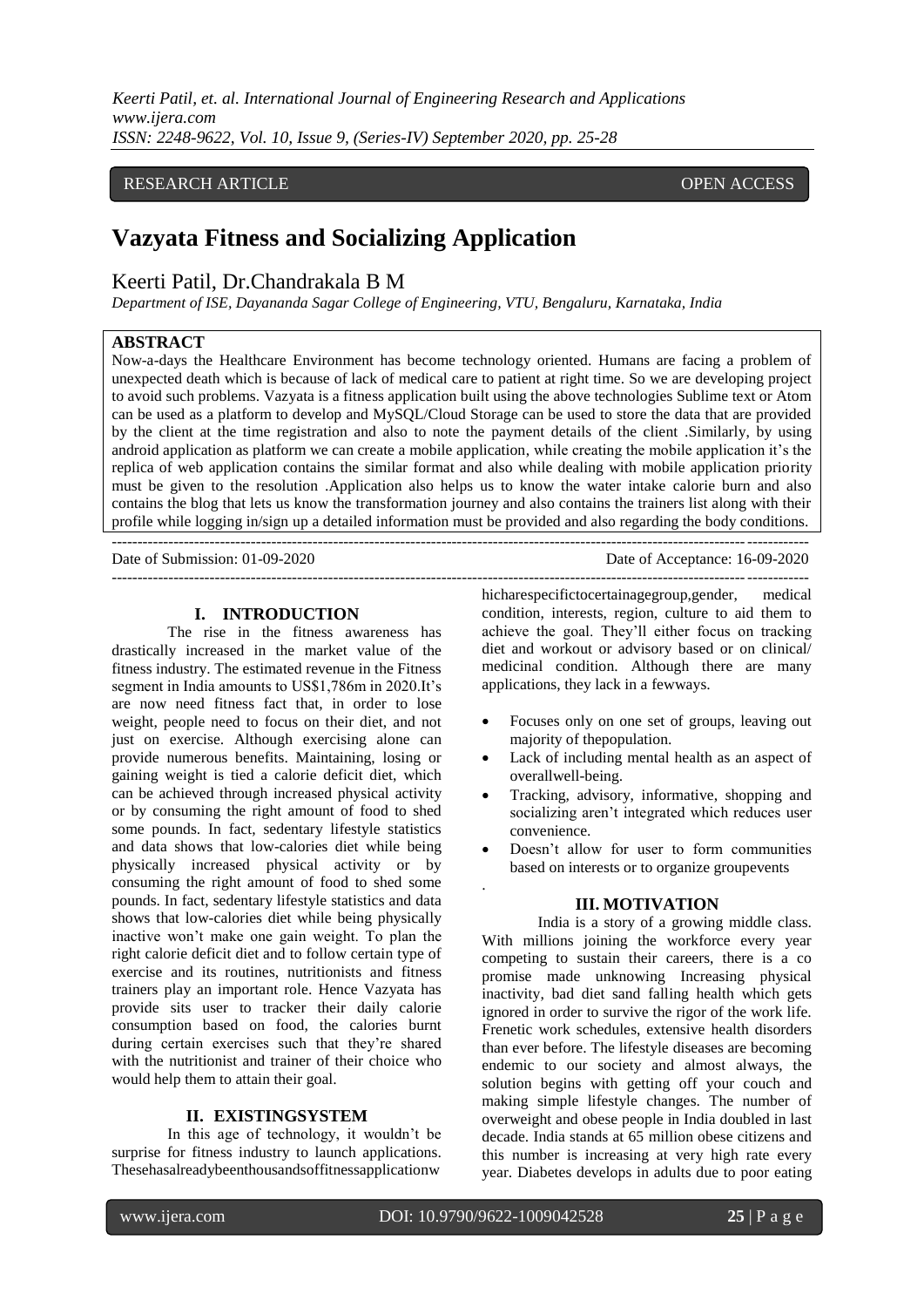habits and bad lifestyle choices. India has the largest number of diabetics (72 Million) with type II at 50 million. At least 150 million people in the country, affected by mental disorders, and are in need of active medical intervention. Lack of social support, changing diets and economic instability are the main triggers of mental disorders.26 percent of all deaths in happen due to cardio vascular diseases. The application is designed in such a way that it takes care of overall wellbeing of a person

## **IV. PROPOSED SYSTEM**

The study aims to provide an application that not only focuses on physique but also their mental health by enabling them to get consultation from professionals and to help them improve and socialize to increase their emotional strength by providing online communities to share, learn their thoughts, join and organize events. The study also tries to include majority of the population by providing curated diet, workout plans based on their age, gender, medical condition and be check by the trainer, nutritionist and doctor of their choice. This project also provides an online retail where the user can buy groceries in accord to their diet plan, gadgets for their workout or events, medicine suggested by the doctor. The application provides users and trainers an opportunity to post informative blogs, logs, QA platform, discussion and polling etc. This project is a cloud based android application which provides user faster access to the data given that there is internet connectivity. The users, trainers and others' details can be added, updated by the admin via the web application.

## **V. SYSTEM ARCHIETECTURE**

A system architecture or systems architecture is the conceptual model that defines the structure, behaviour, and more views of a system. An architecture description is formal description and representation of a system, organized in a way that supports reasoning about the structures and behaviours of the system. A system architecture system contains components and sub-systems developed, which will work together to implement the general The application stores all the details of the registered user on a NOSQL based Database Management System Mongo DB, which also stores the details regarding trainer, nutritionist, doctors including the articles,blog,communitiesetc. All these details are collected from users via android application which can be installed and used by multiple clients at a time. First time users need to enter all the essential details after which the user can select trainer, doctors, join community of their choice. The administrator can add, delete and/or

modify the information regarding the articles, items in the retail on the website application, which is built on Angular framework and Node.js technologies.



*Fig1: System Architecture of Vazyata application*

# **VI. METHODOLOGY**

# **A. Elements within the system**

*1. Server***:** In computing, a server may be a computer programora tool that provides functionality forother programs or devices, called "clients". This architecture is named the client–server model, and one overall computation is distributed across multiple processes or devices. Servers can provide various functionalities, often called "services", like sharing data or resources among multiple clients, or performingcomputationforaclient.Oneservercanserve multipleclients,andasingleclientcan use multiple servers. A client process may run on the same device or may connect over a network to a server on a special device. Typical servers are database servers, file servers, mail servers, print servers, web servers, game servers, and applicationservers. Here the server is cloud based and acts as web, application and database server.

**2.** *Local Unit***:** This is often the part which acts as client end for the n-number of users, who can access to the application and other information, remotely provided the web connectivity.

*3. Control Unit***:** This is the website module, which provides the access to its administrator to modify, delete or add the information which can be used by the user. This can be access by admin only and if theyhaveaccesstoitwhichcanbe

assignedbytheadmin.Andwiththeinternetconnectivity connects to mobile application via server.

*4. Storage Unit***:** NOSQL database to store the information in key-value order for easy and faster retrieval by the query. Key-value databases are an easier sort of database where each item contains keys and values. A value can typically only be retrieved by referencing its value, so learning how to query for a specific key-value pair is typically simple. Key-value databases are great for use cases where one may want to store large amountsof data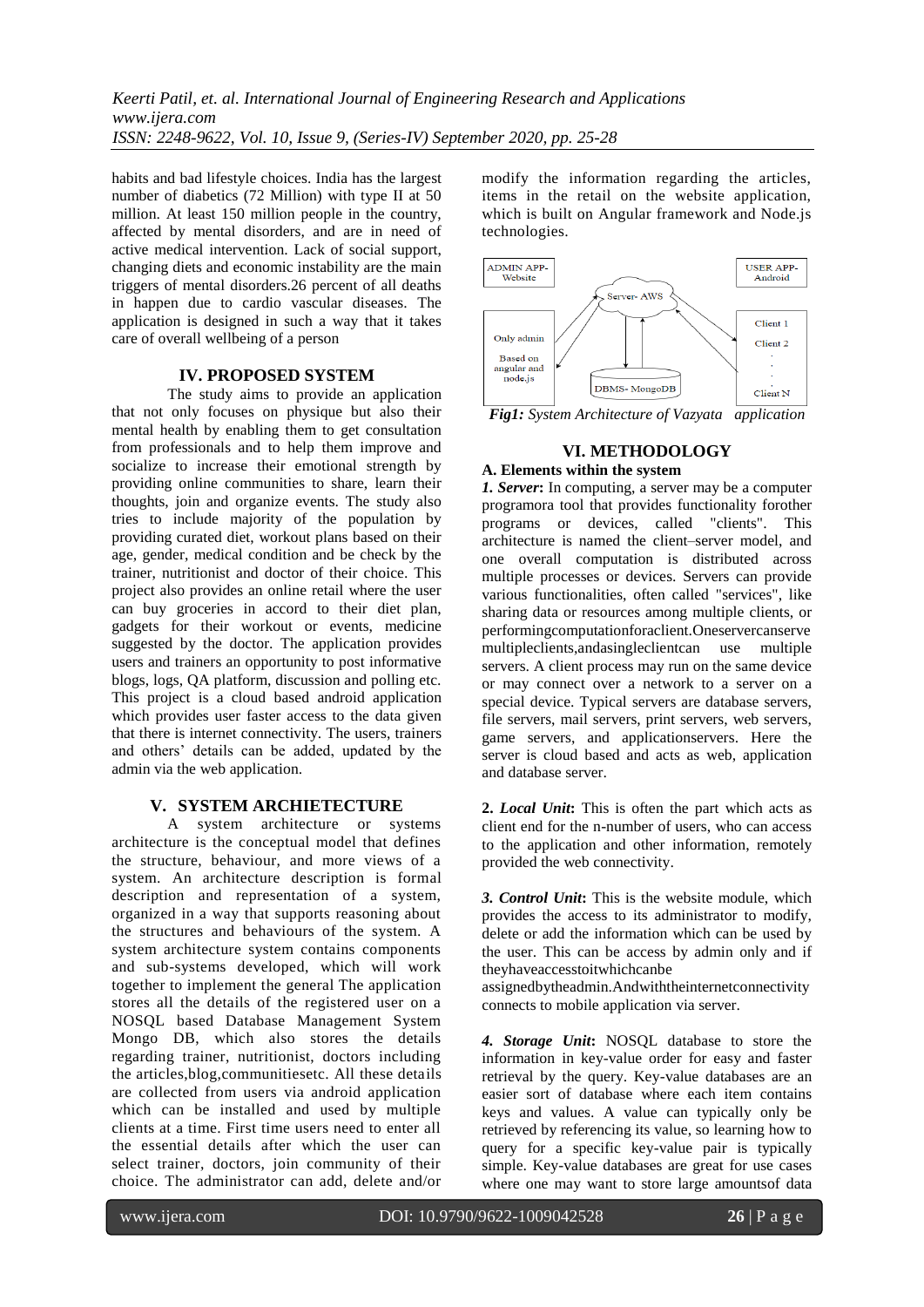*Keerti Patil, et. al. International Journal of Engineering Research and Applications www.ijera.com ISSN: 2248-9622, Vol. 10, Issue 9, (Series-IV) September 2020, pp. 25-28*

but one don't need to perform complex queries to retrieve it.

### **B. Flow of Android Application**

The user  $\log s$  in with the required credentials as created during the registration process. If he is first time user, he needs to register by providing the required information. As soon as he login, he will be taken to the calorie counter activity where he needs to enter his daily intakes by selecting which date and time of the day (Morning/Afternoon/Night). He should also enter the water intake. Through the navigation panel he can move to different tabs to select trainer, nutritionist, doctor, or to read article or to create/ join communities, or to shop.

Under these professionals' tab, the user can scroll and look for the most suitable personnel of their choice and start their conversion regarding the same. Under the article tab, user can filter or sort the article in accords to date, name, and type of article. The shopping tab has 3 different sections food, equipment, medicinal drugs eachof such are further divided and has its own criteria. And the community tab can be used to surf different communities to join oroption to create their own.



*Fig 2: Flowchart of Android Application*

### **B. Flow of Webapplication**

The admin initially needs to log in with proper credentials, if he is assigned the role by his super admin. Then he can add, delete, change and view all the data regarding the tabs and activities of the mobile application and credentials.



Fig 3: Flow of web application

### **VII. RESULTS AND DISCUSSION**

The user can now improve their healthy; both physical and mental but also increase their social circle which helps one to reduce the feeling of loneliness. The users here can communicate with other users to improvise their physical, mental health and their social life. Our application provides the platform to discuss issues, a forum to arrange events and suggestions on the exercises and diets. Hence, Vazyata provides users a fitness and socializing application, which help people stay motivated and stick to the plan with the help of friends, trainers and nutrients.

| $12:47$ PM $\rightarrow$ $\bullet$ |                                           | $1.8KB/s$ $\ominus$ $\leftrightarrow$ $\circledast$ $\circledast$ |   |   |
|------------------------------------|-------------------------------------------|-------------------------------------------------------------------|---|---|
| <b>Android Studio</b>              | android.studio@android.com                |                                                                   |   | Ξ |
| $\overline{\bullet}$               | Home                                      |                                                                   |   |   |
| صار                                | My Profile                                |                                                                   |   |   |
| $\Box$                             | <b>Trainers</b>                           |                                                                   |   |   |
|                                    | <b>Articles</b>                           |                                                                   |   |   |
| Communicate                        |                                           |                                                                   |   |   |
| <                                  | Shop                                      |                                                                   |   |   |
|                                    | <b>Medicines</b>                          |                                                                   | ۰ |   |
|                                    | <b>Calories Details</b>                   |                                                                   |   |   |
|                                    | My Purchases<br>$\cdots$<br>$\sim$<br>. . | ۰.                                                                |   |   |

*Fig 3: navigation panel*